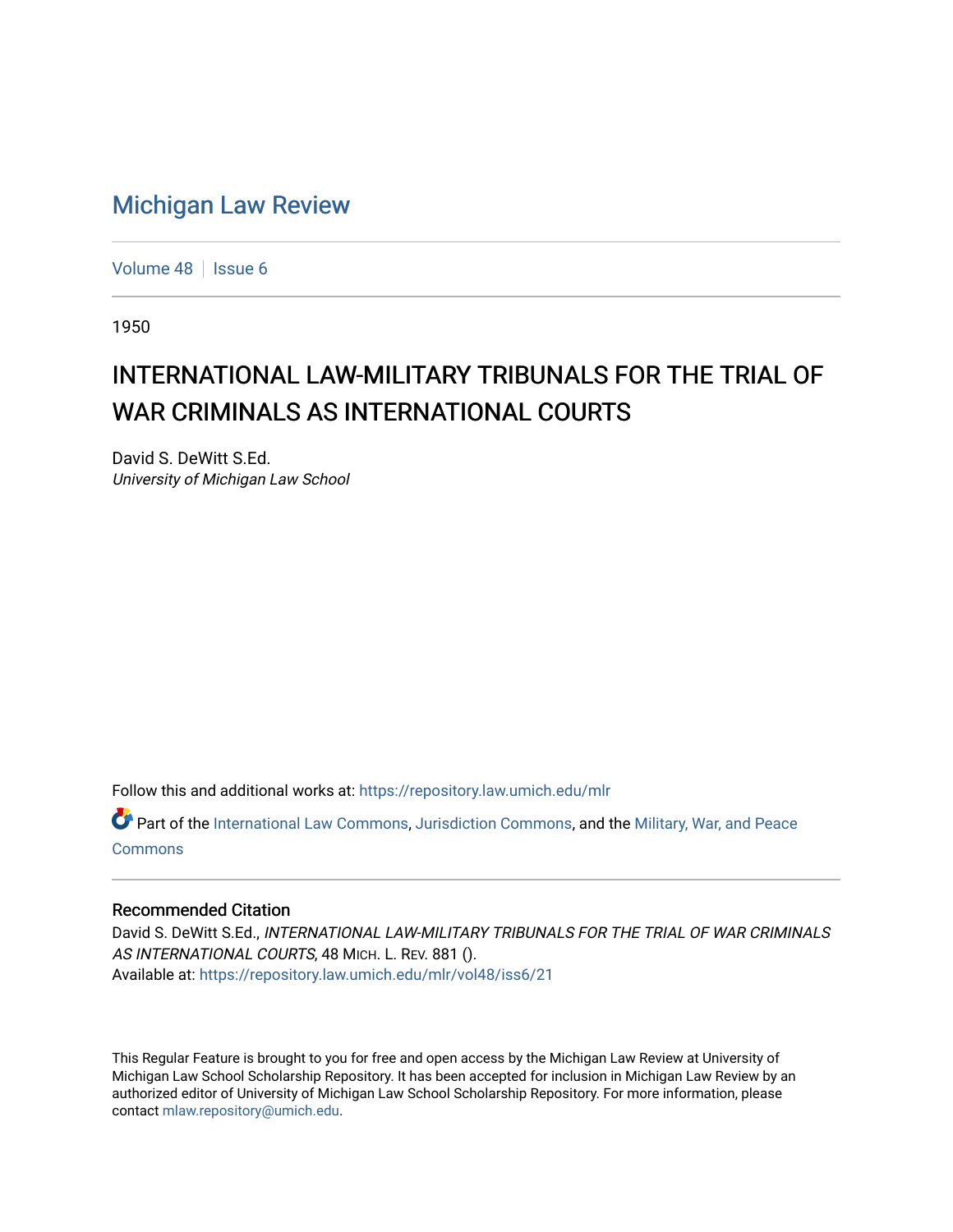INTERNATIONAL LAW-MILITARY TRIBUNALS FOR THE TRIAL OF WAR CRIM-INALS AS INTERNATIONAL COURTS-Petitioner, a German citizen confined in the American Zone of Occupied Germany in the custody of the United States Army, petitioned the United States District Court, District of Columbia for a writ of habeas corpus. The respondents were the Secretary of Defense and others alleged to have directory control over the jailers in Germany. The petitioner had been convicted of war crimes by Military Tribunal IV at Nuremburg, Germany. This tribunal was established by order of General Clay,<sup>1</sup> United States Military Governor and Zone Commander, pursuant to Control Council Law No. 102 which carried out the London Agreement and the Moscow Declaration. The tribunal was composed entirely of Americans and no other nation participated officially in the trial. The District Court dismissed the petition for lack of jurisdiction.3 On appeal, *held,* affirmed. Courts of the United States have no jurisdiction to review the findings of other than American civil or military courts. Military Tribunal IV was an international court hence its decision was not subject to review. *Flick v. Johnson,* (App. D.C. 1949) 174 F. (2d) 983, cert. den. (U.S. 1949) 70 S.Ct. 158.

The civil courts of the United States have authority to review the decisions of United States military commissions in habeas corpus proceedings.4 Enemy aliens may resort to habeas corpus.<sup>5</sup> Since Tribunal IV was composed entirely of Ameri-

1 General Orders, No. 21, Headquarters, European Command, April 12, 1947.

215 U.S. DEPT. OF STATE BUL. 862 (1946).

3 Because the prisoner was detained outside the limits of the court's territorial jurisdiction. Flick v. Johnson, (D.C. 1948) 76 F. Supp. 979. In Ahrens v. Clark, 335 U.S. 188, 68 S.Ct. 1443 (1948), which supports this proposition generally, decision was expressly reserved on cases where confinement is without the territorial limits of any district court. Eisentrager v. Forrestal, (App. D.C. 1949) 174 F. (2d) 961, cert. granted (U.S. 1949) 70 S.Ct. 158, holds that a district court has jurisdiction in such cases if officials having directive power over the immediate jailer are within its territorial jurisdiction.

<sup>4</sup>Exparte Quirin, 317 U.S. I, 63 S.Ct. 2 (1942); Ex parte Milligan, 4 Wall. (71 U.S.) 2 (1866); In re Yamashita, 327 U.S. I, 66 S.Ct. 340 (1946).

<sup>5</sup>Ex parte Quirin, supra, note 4; In re Yamashita, supra, note 4; Duncan v. Kahanamoku, 327 U.S. 304, 66 S.Ct. 606 (1946).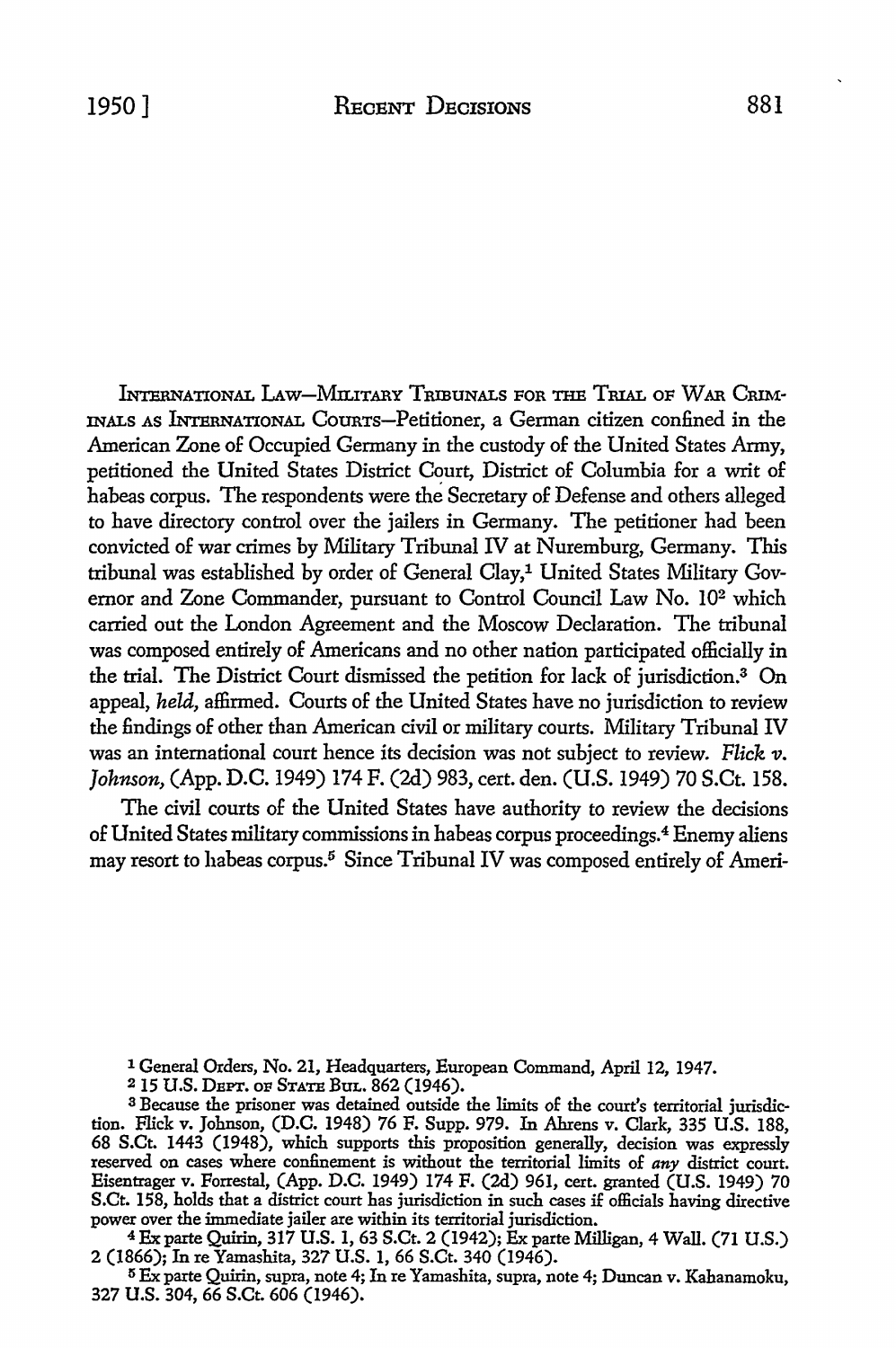cans<sup>6</sup> and acted under the orders of the American Zone Commander it would seem that its decision was subject to review;7 but the court felt bound to apply the rule laid down in the *Hirota* case,<sup>8</sup> i.e., United States courts have no jurisdiction to review the decisions of other than American civil or military courts.9 To claim jurisdiction to review the decision of a court in which foreign nations were active participants would result in embarrassment of our relations with those foreign nations. The International Military Tribunals, Far East and Nuremburg, presented this problem.<sup>10</sup> But in the principal case the tribunal in question was composed entirely of Americans, the prosecution was entirely American,<sup>11</sup> and the court was constituted by order of the American Zone Commander. It is submitted that the prime reason for refusing to review the decisions of international courts, i.e., danger of embarrassing foreign relations, was absent. The technical argument that the authority of the court flowed from the Control Council, which is quadripartite, overlooks the fact that the order constituting the court was given by an American Anny officer. It seems questionable to inquire whether the Zone Commander exercised authority as an official of an international agency, rather than as a United States officer,<sup>12</sup> when there was slight possibility that there would

<sup>6</sup>The Honorable Charles B. Sears (retired Judge of the Court of Appeals of the State of New York), Frank N. Richman (former Judge of the Supreme Court of Indiana), and William C. Christianson (former Justice of the Supreme Court of Minnesota) sat as Military Tribunal IV.

<sup>7</sup>Military Tribunal IV, in the principal case, conceived of itself as an international court. "As to the tribunal, its nature and competence: The tribunal is not a court of the United States as that term is used in the Constitution of the United States. It is not a court martial. It is not a military commission. It is an international tribunal established by the International Control Council." TRANSCRIPT OF RECORD, United States of America v. Frederick Flick 10975.

<sup>8</sup> Hirota v. MacArthur, 338 U.S. 197, 69 S.Ct. 197 (1948), noted in 47 Мгсн. L. REv. 835 (1949).

<sup>9</sup> The court did not expressly decide that the International Military Court for the Far East was an international court. For a discussion of the requisites of jurisdiction of an international tribunal over war criminals see Schick, "The Nuremburg Trial and The International Law of the Future," 41 AM. J. INT. L. 770 (1947); April "An Inquiry into the Judicial Basis for The Nuremburg War Crimes Trial," 30 MINN. L. REv. 313 (1946).

10 Creation of I.M.T. was authorized by the London Agreement, 13 U.S. DEPT. OP STATE BuL. 222 (1945). In addition to the four occupying powers nineteen other countries "adhered" to the Agreement under Article 5 and of these many sent observers and representatives to assist in the preparation of the prosecution's case at the trial. See Taylor, "The Nuremberg War Crimes Trials," No. 450 INTERNATIONAL CONCILIATION 243 (1949). I.M.T.F.E. was established by order of General MacArthur as Supreme Commander of the Allied Powers. The Tribunal was composed of nine nations. Judgment of the International Military Tribunal for the Far East, p. 6.

<sup>11</sup>The prosecution was headed by Thomas E. Erwin, Deputy Chief of Counsel, and his leading associate was Charles S. Lyon, both of New York City.

12 The Military Governor of Germany has power to appoint military commissions. la MAN. MIL. GOV. AND CIV. AFFAIRS, FM 27-5 (1943); WINTHROP, MILITARY LAW AND PRECEDENTS, 2d ed., 831 et seq. (1920). Military commissions are proper tribunals to try war criminals. In re Yamashita, supra, note 4; Ex parte Quirin, supra, note 4. See also Glueck, "By What Tribunals Shall War Offenders Be Tried?" 56 HARV. L. REV. 1059 at 1063 et seq. (1943). For a general treatment of military commissions see Green, "The Military Commission," 42 AM. J. INT. L. 832 (1948).